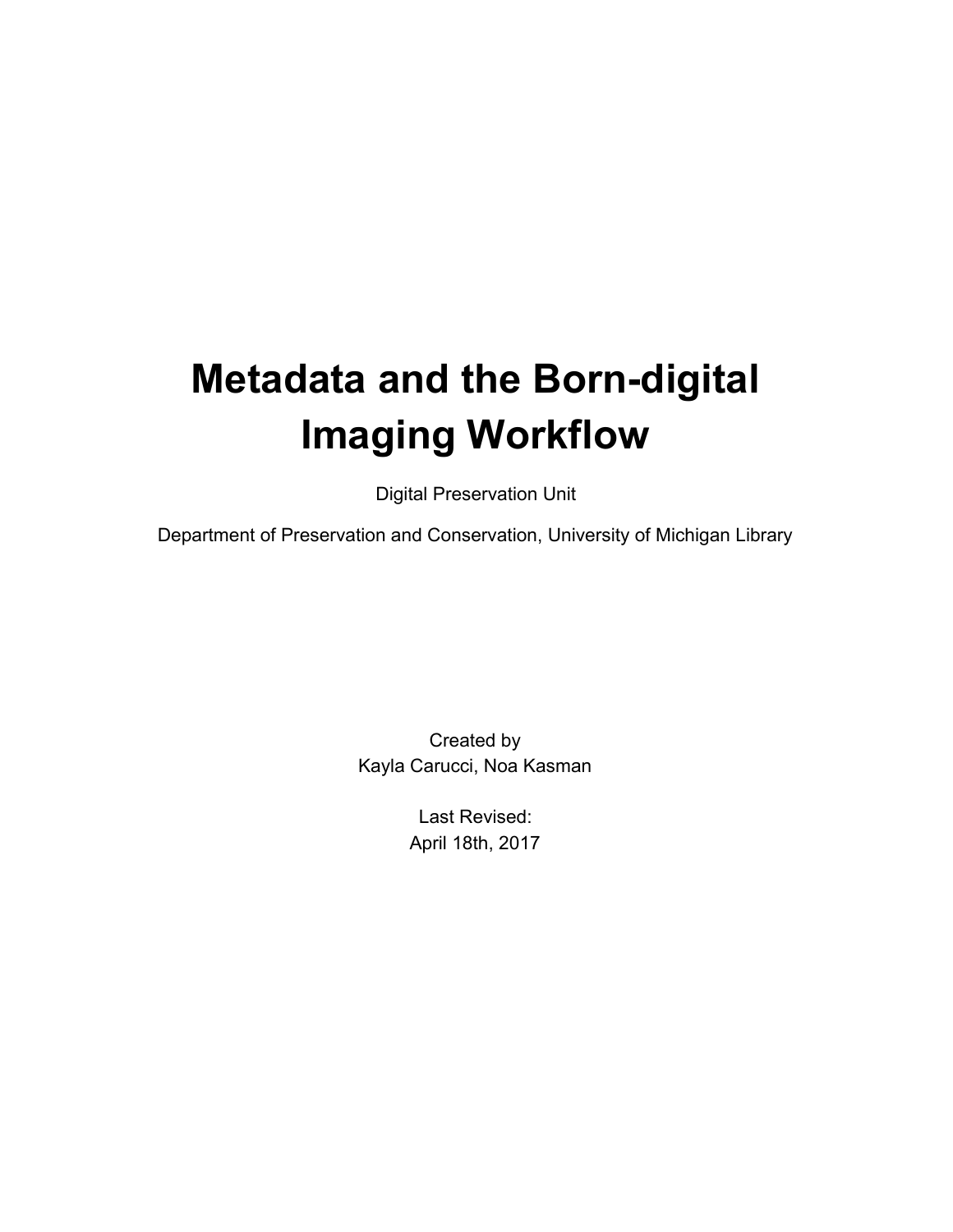#### **Overview**

**[Introduction](#page-2-0) [Disk Imaging Metadata](#page-2-1)** [Disk Image Components](#page-2-2) [Selectable options that will generate metadata](#page-3-0) [Metadata that must be manually entered](#page-4-0) [Metadata that is automatically generated](#page-5-0) **[.info and PREMIS files](#page-6-0) [Bagger Metadata and Custom Profile](#page-6-1)** [Metadata in Bagger](#page-6-2) [Custom Metadata Profile and PREMIS](#page-13-0) [Custom Metadata Profile and .info Redundancy](#page-14-0) [Metadata in Data Accessioner](#page-15-0) **[Metadata Crosswalk](#page-15-1)**

[Bagger- Guymager - DataAccessioner- Inventory Spreadsheet](#page-15-2)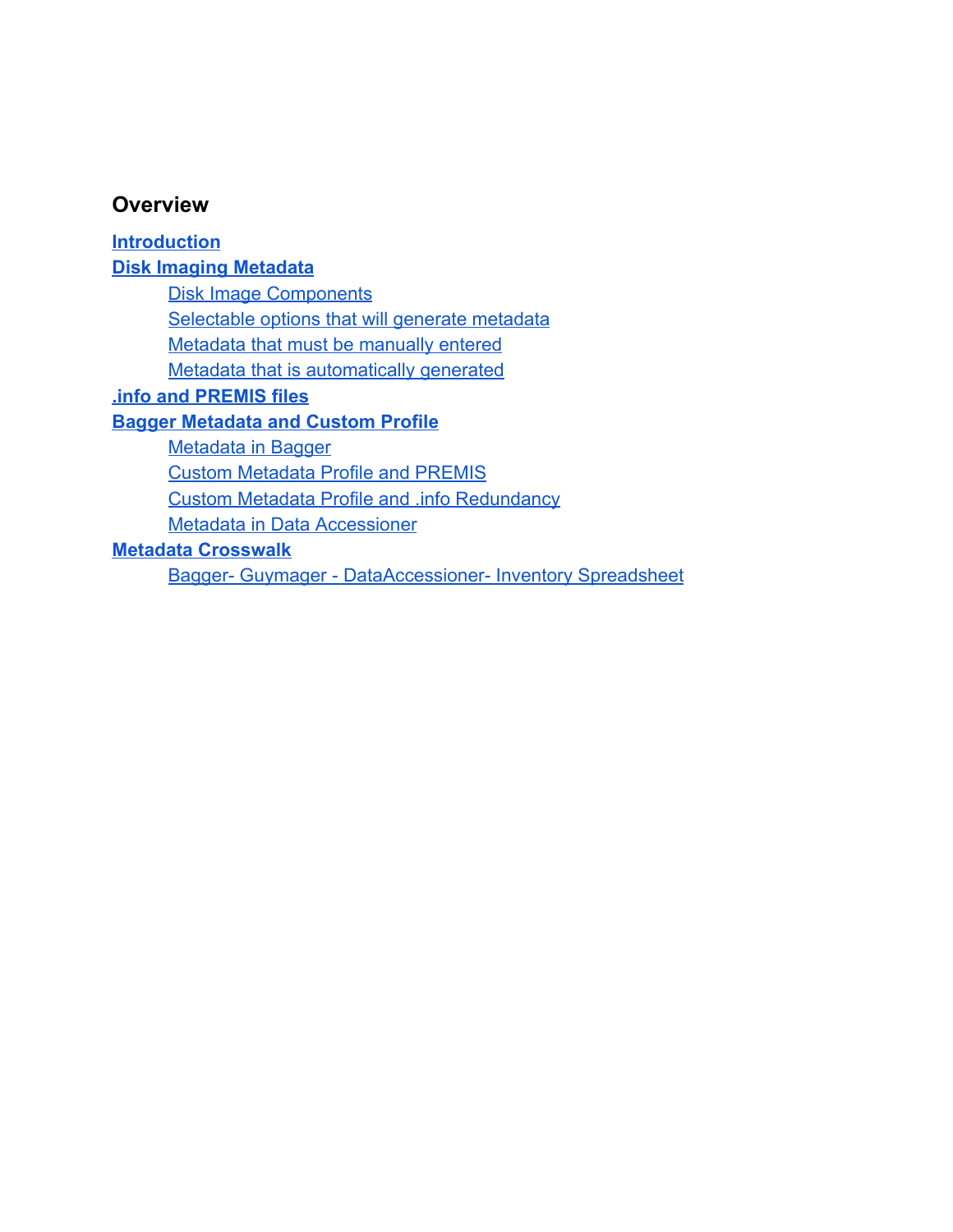### <span id="page-2-0"></span>**Introduction**

This report describes the use of metadata in the born-digital workflows used at the Department of Preservation and Conservation at the University of Michigan. We have explored disk imaging in BitCurator, folder packaging in Bagger, and logical transfers in Data Accessioner.

We are currently imaging external hard drives and plan to image or logically transfer content on optical discs, 3.5 inch floppy disks, and USB thumb drives.

This report will predominantly discuss manually entered and automatically generating metadata created by tools in the BitCurator environment, and the creation and use of a custom Bagger profile to store metadata in comparison to the PREMIS preservation metadata standard.

# <span id="page-2-1"></span>**Disk Imaging Metadata**

## <span id="page-2-2"></span>**Disk Image Components**

When Guymager is used to create a disk image, two files are generated:

- the first is the image file
- the second file is a .INFO file.

These files capture metadata at the time of disk image creation. Some of this metadata must be entered manually, while other data is captured automatically.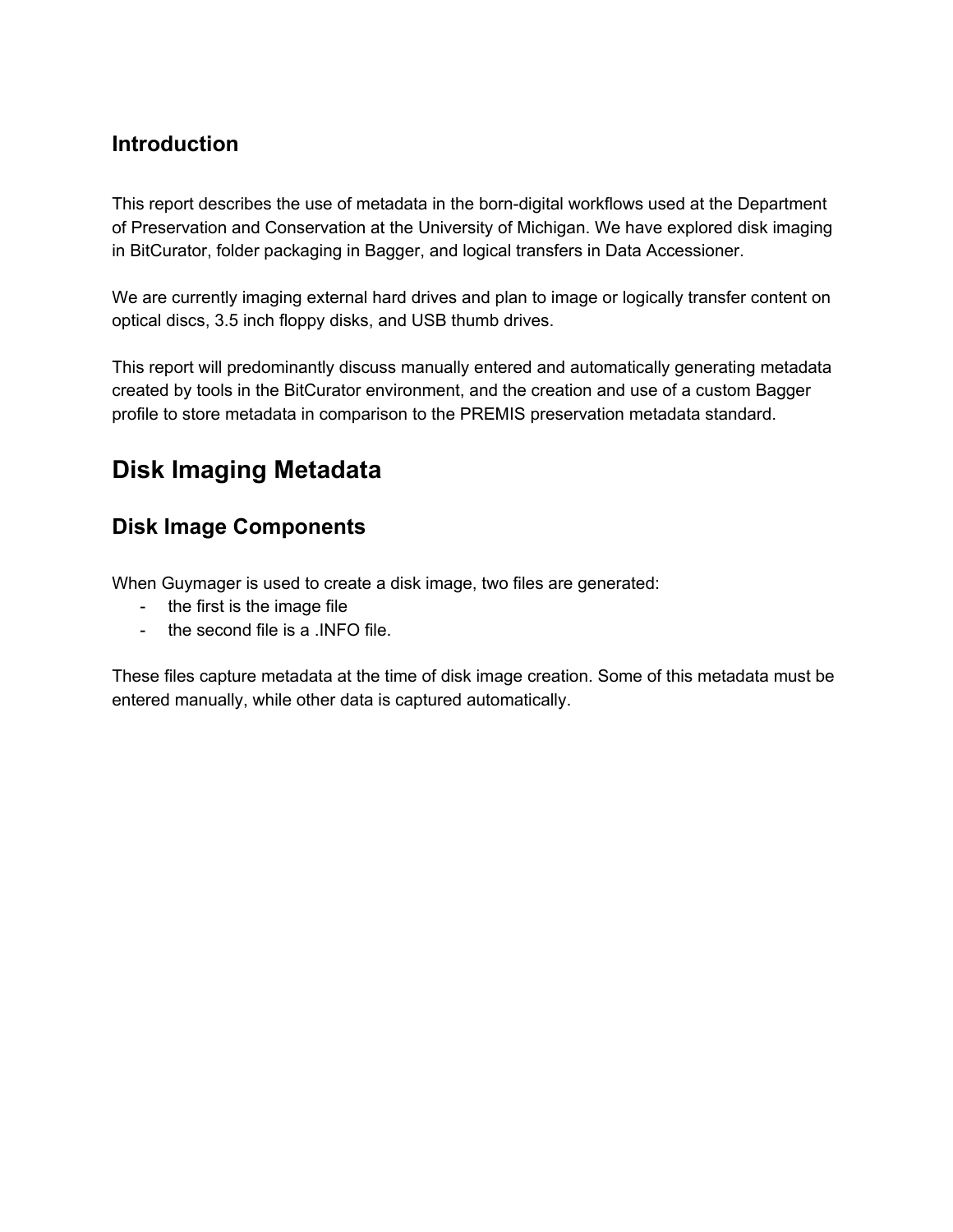| Acquire image of /dev/sr0<br>File format<br>Linux dd raw image (file extension .dd or .xxx)<br>· Expert Witness Format, sub-format Guymager (file extension .Exx)                                          |              |                 |                                                                         | $\sqrt{}$ Split image files<br>Split size 2047 | $MiB =$           |
|------------------------------------------------------------------------------------------------------------------------------------------------------------------------------------------------------------|--------------|-----------------|-------------------------------------------------------------------------|------------------------------------------------|-------------------|
| Case number<br>Evidence number<br>Examiner<br>Description<br>Notes                                                                                                                                         |              |                 | <b>Metadata that must</b><br>be manually entered                        |                                                |                   |
| <b>Destination</b>                                                                                                                                                                                         |              |                 |                                                                         |                                                |                   |
| Image directory<br>Image filename (without extension)<br>Info filename (without extension)<br>Hash calculation / verification<br>✔ Calculate MD5<br>V Verify image after acquisition (takes twice as long) | $\mathbf{r}$ | Calculate SHA-1 | Re-read source after acquisition for verification (takes twice as long) |                                                | Calculate SHA-256 |
| Cancel                                                                                                                                                                                                     |              |                 | uplicate image                                                          |                                                | Start             |
|                                                                                                                                                                                                            |              |                 | Selectable options that will generate metadata                          |                                                |                   |

#### <span id="page-3-0"></span>**Selectable options that will generate metadata**

- ❖ FIle format Linux dd raw image format (.dd or .xxx) or Expert Witness format (.Exx)
- **❖** Split size The size limit for discrete disk image packages. If you would like to create single disk image packages for data that exceeds the default split size 2047 MiB you will need to change the split size.
- **❖** Image Directory where the media to be imaged is located
- ❖ Image filename without extension and Info filename without extension these file names are the same, and based on the evidence number
- ❖ Hash calculation / verification Multiple options may be selected for this field. We use:
	- $\ge$  Calculate MD5
	- $\geq$  Calculate SHA-256
	- $\triangleright$  Verify image after acquisition (takes twice as long)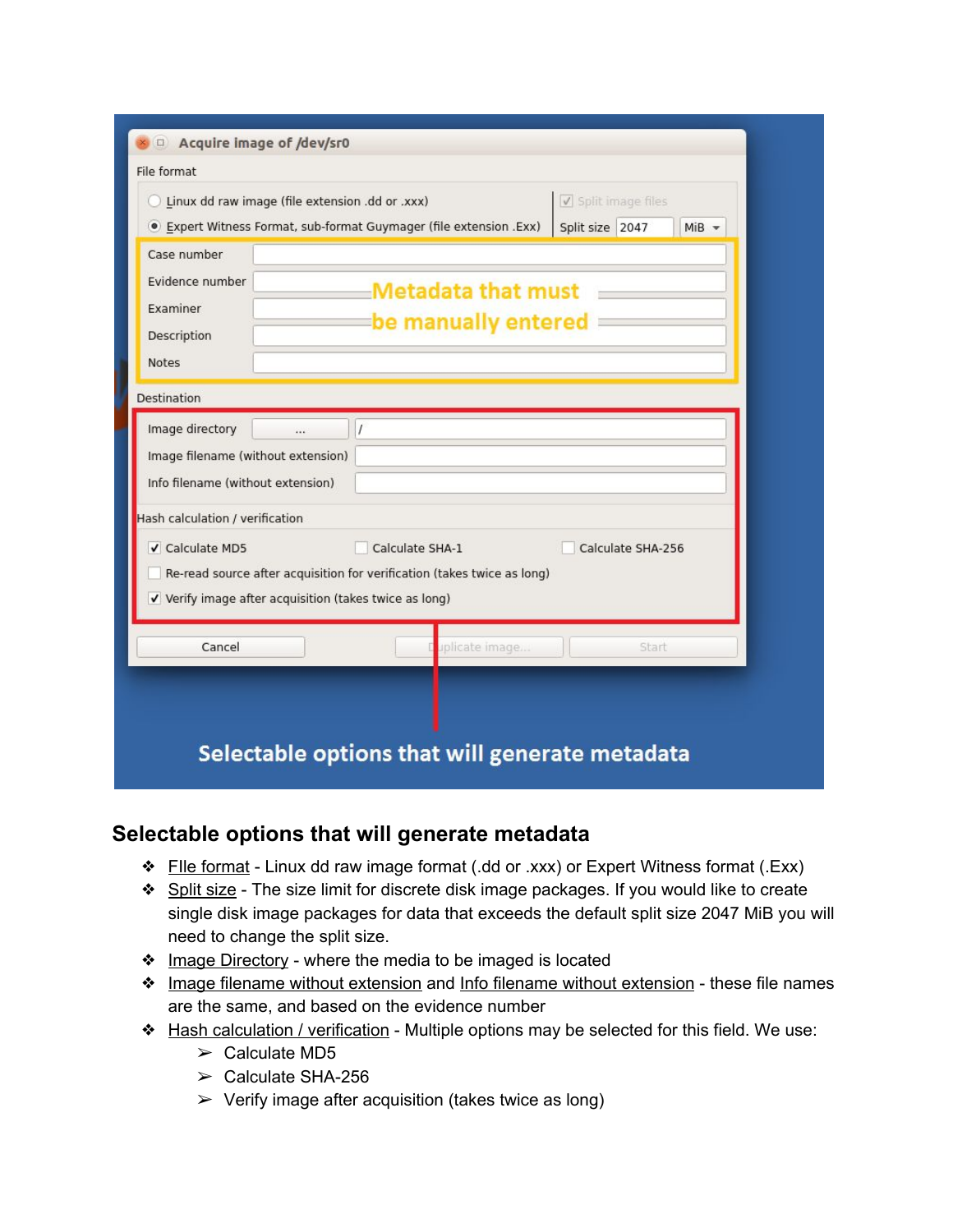We do not use the following selections:

- $\ge$  Calculate SHA-1
- $\triangleright$  Re-read source after acquisition for verification (takes twice as long).

## <span id="page-4-0"></span>**Metadata that must be manually entered**

| <b>Field</b>    | <b>Data</b>                                                                                                                                                                                                                                                                                                                                                                                                                                                                                                                                                                                                                                                                                                                                                                                 |
|-----------------|---------------------------------------------------------------------------------------------------------------------------------------------------------------------------------------------------------------------------------------------------------------------------------------------------------------------------------------------------------------------------------------------------------------------------------------------------------------------------------------------------------------------------------------------------------------------------------------------------------------------------------------------------------------------------------------------------------------------------------------------------------------------------------------------|
| Case number     | collection ID (e.g. "Robert Altman")                                                                                                                                                                                                                                                                                                                                                                                                                                                                                                                                                                                                                                                                                                                                                        |
| Evidence number | Name assigned to source media/drive (e.g.<br>PHC musA) This information is captured in<br>the Data Accessioner workflow.                                                                                                                                                                                                                                                                                                                                                                                                                                                                                                                                                                                                                                                                    |
| Examiner        | First name and last name of the person who<br>is creating the disk image                                                                                                                                                                                                                                                                                                                                                                                                                                                                                                                                                                                                                                                                                                                    |
| Description     | Media format/type, this information should be<br>drawn from the controlled list in the Bagger<br>profile's Medium/Carrier list.                                                                                                                                                                                                                                                                                                                                                                                                                                                                                                                                                                                                                                                             |
| <b>Notes</b>    | Free text field. This field should capture<br>important information on the media carrier<br>including information on the carrier, carrier's<br>label, and carrier's housing. Scan any<br>accompanying information if necessary.<br>When you transcribe this information,<br>differentiate between where the information is<br>coming from.<br>e.g. Notes: Transcribed information from the<br>HD box: "ARCHIVES UNBOUND",<br>Transcribed information from the label on the<br>HD: "Archives Unbound The American Indian<br>Movement and Native American Radicalism",<br>"256479A", "GALE CENGAGE Learning".<br>Note: The "A" in "256479A" is crossed out or<br>filed in.)<br>The information captured in this field should<br>be copied into the "ItemInformationNotes"<br>field in Bagger. |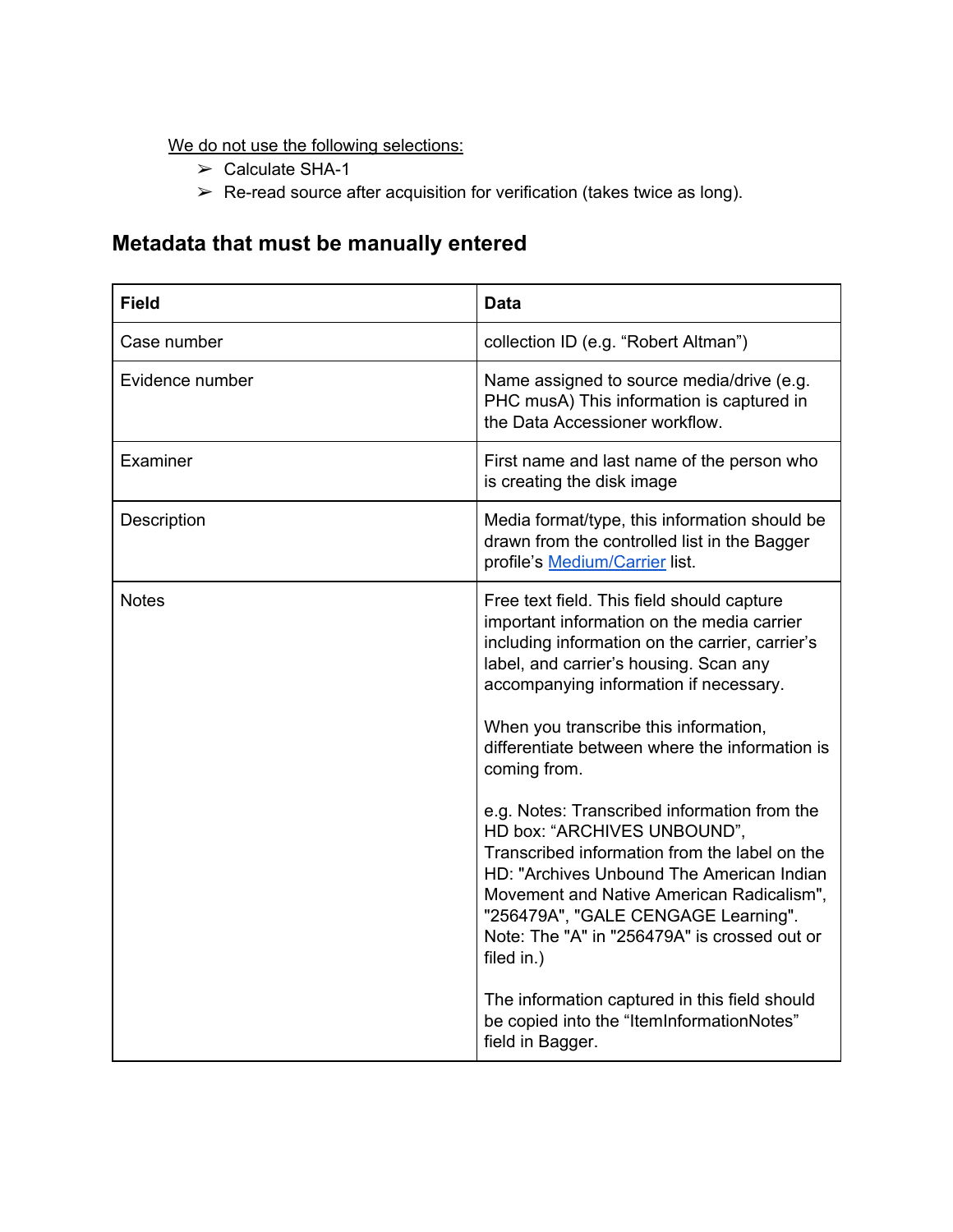| Image filename (without extension) | barcode. This field automatically populates<br>the "Info filename" field below it. |
|------------------------------------|------------------------------------------------------------------------------------|
| Info filename                      | barcode (automatically populated)                                                  |

### <span id="page-5-0"></span>**Metadata that is automatically generated**

- ❖ Device size in kbs
- ❖ Number of bad sectors, if identified
- ❖ State of disk image
	- $\triangleright$  Finished successfully
	- $\triangleright$  Finished successfully (with x bad sectors)
	- $\triangleright$  Verification status
		- Source verification FAILED. The device didn't deliver the same data during acquisition and verification. Check if the defect sector list was the same during acquisition and verification (see above). Maybe you try to acquire the device again.
		- Image verification OK. The image contains exactly the data that was written.
	- $\triangleright$  Device disconnected, acquisition paused
- ❖ Acquisition start time
- ❖ Verification start time
- ❖ Ended
- ❖ Acquisition speed
- ❖ Verification speed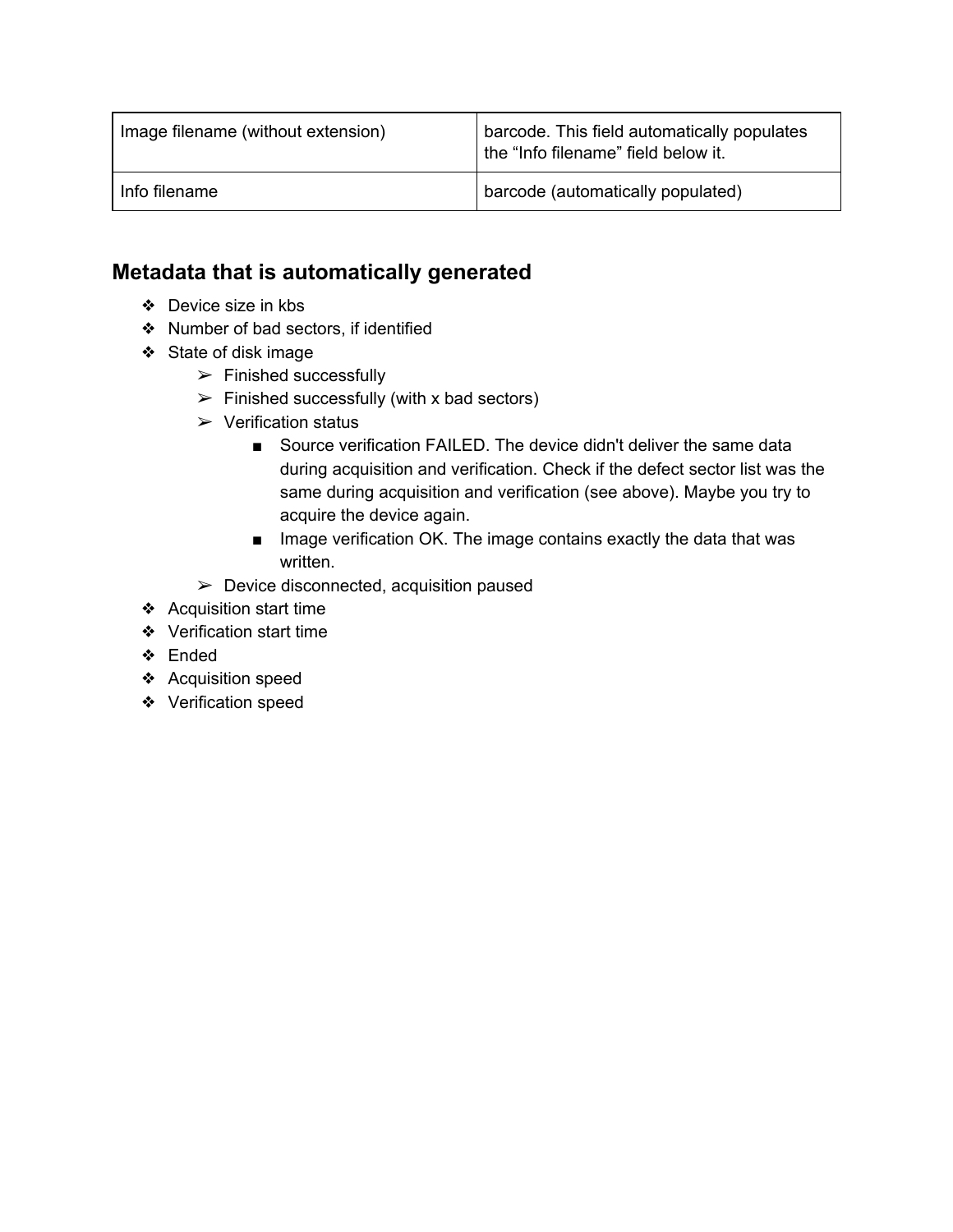# <span id="page-6-0"></span>**.info and PREMIS files**

Similarly to PREMIS, the .info file provides relevant information for the long term preservation of digital resources. However, the .info file only covers what PREMIS would consider to be one event entity, the creation of a disk image. In "Understanding PREMIS", Caplan states:

Each repository system must make its own decisions about which events to record as a permanent part of an object's history. PREMIS recommends that actions that change an object should always be recorded, and the Data Dictionary entry for eventType provides a "starter list" of important event types to encourage repositories to record these events consistently. 1

Since the disk image is a creation point, after which many changes occur, the .info file is not the appropriate location to record these changes. Therefore, we have create a custom Bagger profile based on the Digital-Records-Accession-Generic-profile in Bagger 2.7.0.

# <span id="page-6-1"></span>**Bagger Metadata and Custom Profile**

The custom profile titled ['UMICH-Disk-Imaging-profile'](http://www.jsoneditoronline.org/?id=da3ea612c98e0c951ec8bdb542a24557) was created specifically for the needs of our born-digital imaging workflow. After the .info file is created, metadata pertaining to changes to the born-digital object can be recorded here. This information will be packaged as a SIP for the department that owns the original medium.

Bagger profiles are json files, where the filename ends in -profile (ie.

NewProfileforBagger**-profile.json**). Therefore, the current profile can be edited in a text editor, or a new one can be created for a specific purpose. Adding a new profile is as easy as copying the file to the bagger folder, where the application was originally installed.

### <span id="page-6-2"></span>**Metadata in Bagger**

| <b>Field</b>             | <b>Data</b>                                                                                       | <b>Rationale</b>                         |
|--------------------------|---------------------------------------------------------------------------------------------------|------------------------------------------|
| <b>Profile Name</b>      | Auto-generated, pulls the name of<br>selected metadata profile e.g.<br>UMICH-Disk-Imaging-profile |                                          |
| BarcodeNumber/Identifier | barcode                                                                                           | Serves as a<br>unique<br>identifier that |

<sup>1</sup> Priscilla Caplan, "Understanding PREMIS," *The Library of Congress*, February 1, 2009, https://www.loc.gov/standards/premis/understanding-premis.pdf, 10.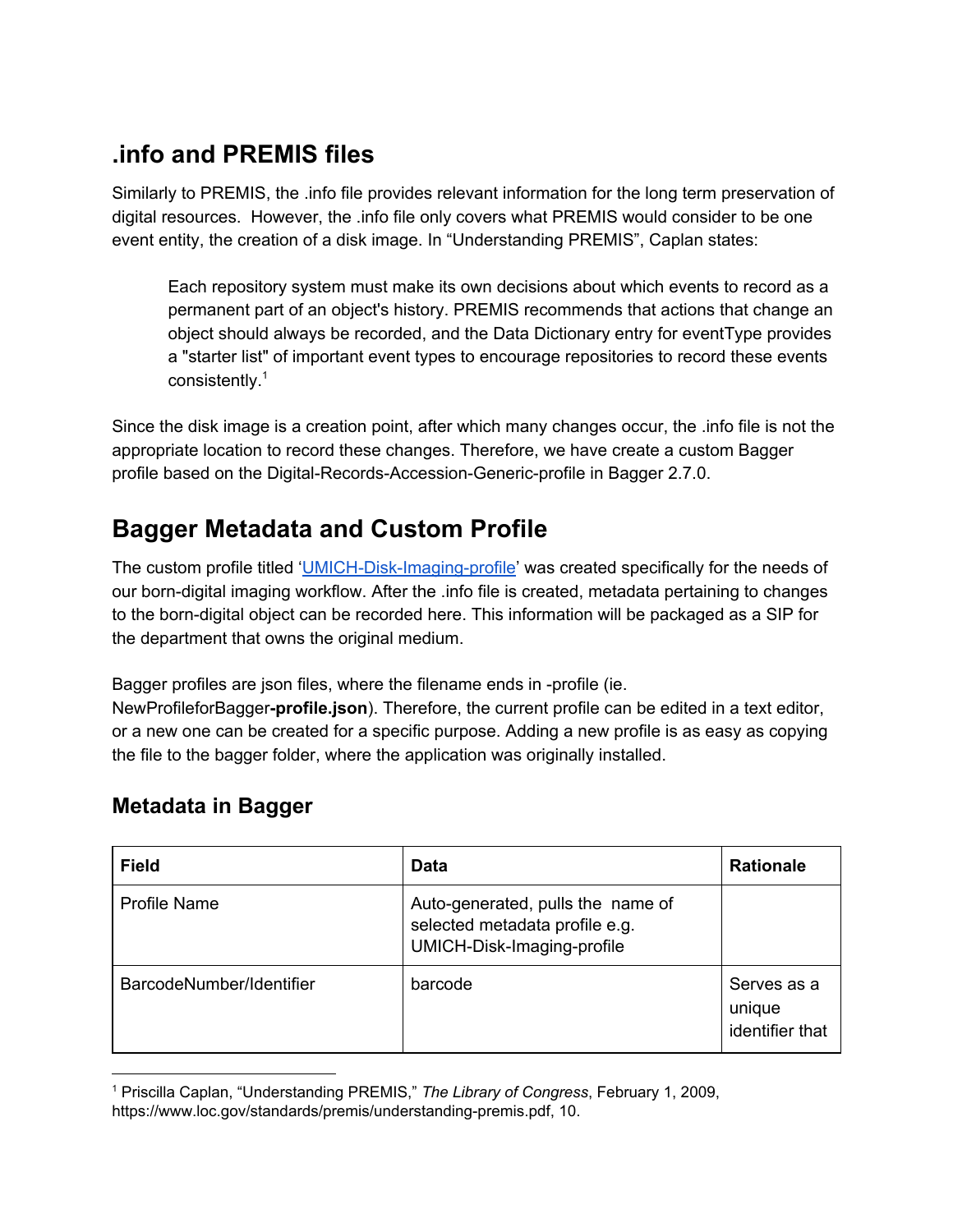|                            |                                                                                | helps to<br>differentiate<br>one digital<br>object from<br>another; this<br>number is<br>used<br>throughout<br>multiple<br>directories<br>and reports<br>to reference<br>one<br>born-digital<br>object.                                       |
|----------------------------|--------------------------------------------------------------------------------|-----------------------------------------------------------------------------------------------------------------------------------------------------------------------------------------------------------------------------------------------|
| AccessionNumber/Collection | Collection ID = "Robert Altman"                                                | This should<br>contain the<br>same<br>information<br>as the "Case<br>Number" field<br>in Guymager.                                                                                                                                            |
| OriginatingUnit/Department | "Special Collections"                                                          |                                                                                                                                                                                                                                               |
| MediaRetentionPriority     | Drop down list. Establish the<br>importance of retaining the media<br>carrier. | MediaRetenti<br>ionPriority<br>will aid in<br>determining<br>whether the<br>original<br>medium<br>should be<br>kept after<br>imaging. For<br>our<br>purposes,<br>original<br>media<br>carriers will<br>be kept.<br>Thus, this<br>field should |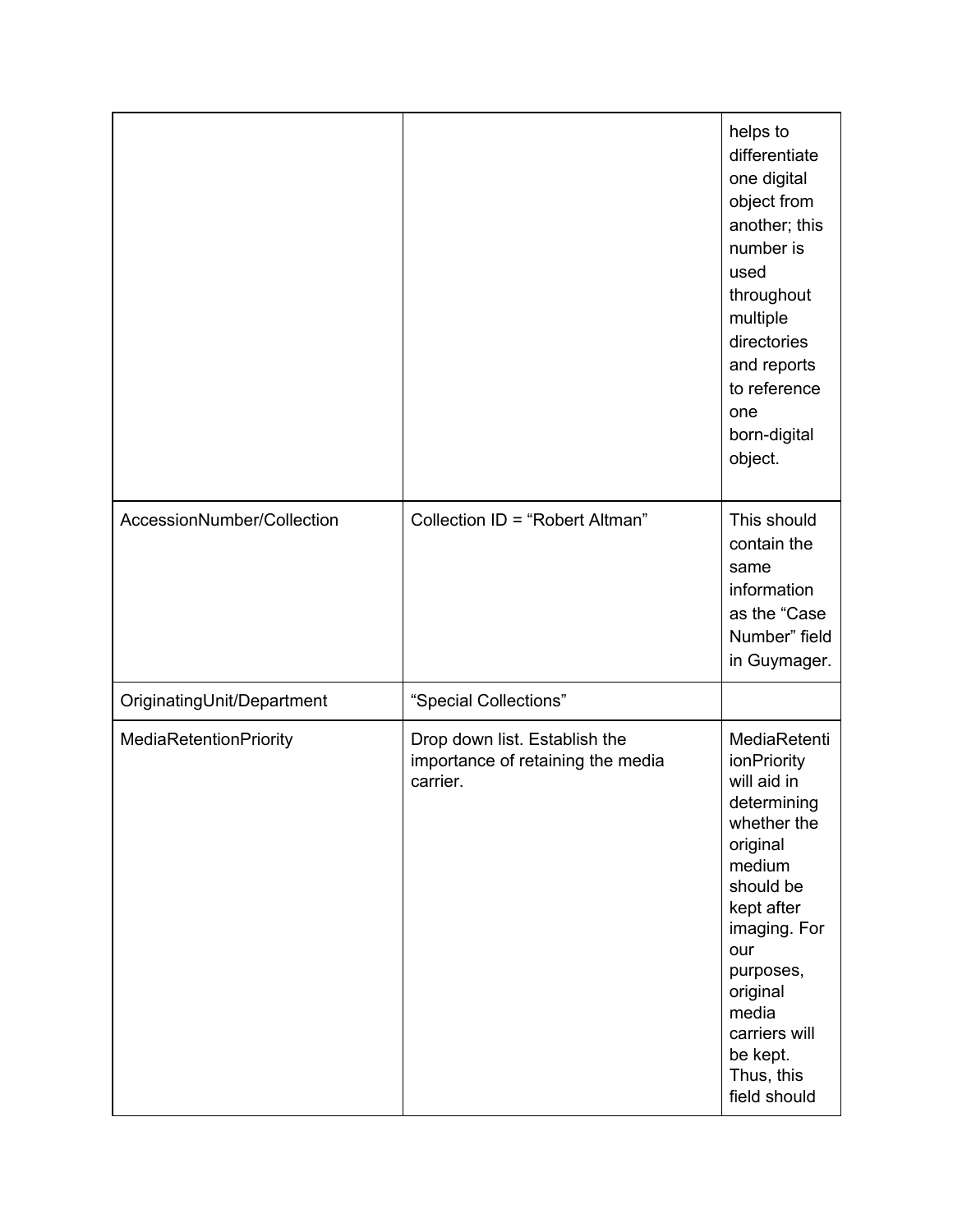|                                 |                                                                                                                                                                                                          | list the<br>MediaRetenti<br>onPriority as<br>"HIGH." |
|---------------------------------|----------------------------------------------------------------------------------------------------------------------------------------------------------------------------------------------------------|------------------------------------------------------|
| recordsTitle                    | collection, e.g. "Robert Altman Archive"                                                                                                                                                                 |                                                      |
| Medium/Carrier                  | Drop down list. Describes how the data<br>was stored prior to imaging, for<br>example on a 3.5 inch floppy disk. This<br>field should be the same as the<br>Guymager field "Description".                |                                                      |
| Medium/CarrierConditionNotes    | Free text field. Information specific to<br>the condition of the carrier, such as<br>damage or missing features (e.g. Metal<br>slider missing, Arrived wrapped in<br>aluminum foil (no reason apparent)) |                                                      |
| Medium/CarrierDetails           | Free text field. Information about the<br>medium's proprietary format e.g.<br>Double Density Floppy, Macintosh<br>formatted (3M). For example:                                                           |                                                      |
|                                 | Transcribed information from the floppy<br>disk: "SONY FORMATTED for IBM<br>PS/2 & compatibles 1.44MB HIGH<br>DENSITY MFD-2HD".                                                                          |                                                      |
| Medium/Carrier #2               | <b>SEE Medium/Carrier</b>                                                                                                                                                                                |                                                      |
| Medium/CarrierConditionNotes #2 | <b>SEE Medium/CarrierConditionNotes</b>                                                                                                                                                                  |                                                      |
| Medium/CarrierDetails #2        | <b>SEE Medium/CarrierDetails</b>                                                                                                                                                                         |                                                      |
| Hardware                        | Drop down list. Hardware utilized in the<br>disk imaging or logical transfer<br>processes.                                                                                                               |                                                      |
| Software                        | Drop down list. Computer program<br>used to create the disk image or to<br>perform the logical transfer.                                                                                                 |                                                      |
| WriteBlockerHardware            | Drop down list. Physical method taken<br>to ensure the original data remained<br>unchanged.                                                                                                              | Two write<br>blocking<br>methods may<br>seem         |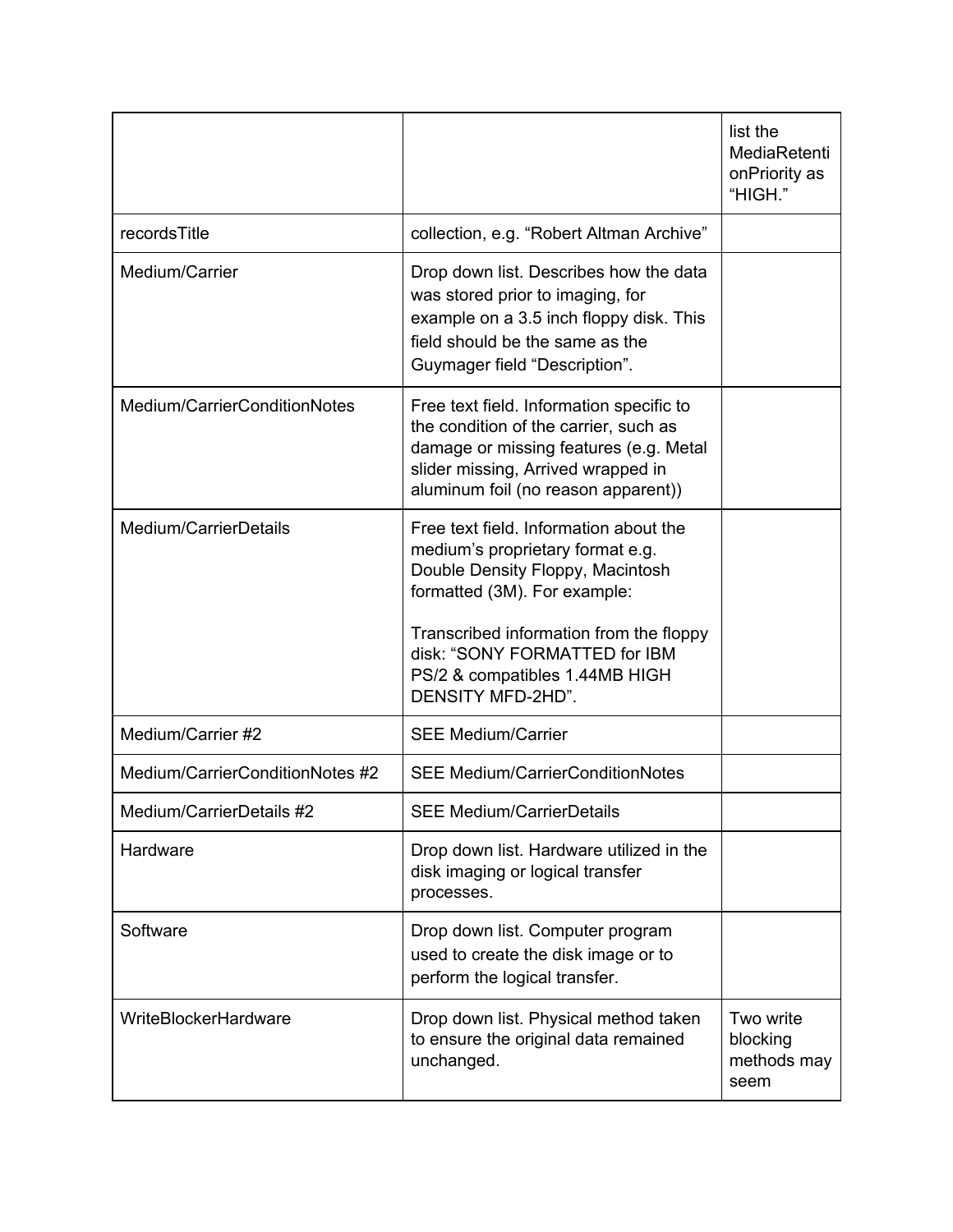| Drop down list. Write blocking software<br>that might have been active on the<br>computer during the disk imaging or<br>logical transfer processes.          | redundant,<br>but in case of<br>failure it is<br>better to<br>have a<br>backup<br>method. This<br>record helps<br>to promote<br>trust from<br>researchers<br>and other<br>users.                                                                                                                                |
|--------------------------------------------------------------------------------------------------------------------------------------------------------------|-----------------------------------------------------------------------------------------------------------------------------------------------------------------------------------------------------------------------------------------------------------------------------------------------------------------|
| Drop down list. Indicates whether a<br>virus scan was run on the disk image<br>using the virus scanning software listed<br>in the VirusCheckSoftware? field. | While<br>ingesting<br>content,<br>digital files<br>can carry<br>viruses or<br>malware into<br>an archive.<br><b>VirusCheckR</b><br>un? provides<br>critical<br>information<br>for archivists<br>and other<br>users by<br>letting them<br>know<br>whether this<br>content was<br>virus free<br>upon<br>creation. |
| Drop down list. Software used to<br>conduct the scan.<br>Add name of a different virus checking<br>software if the ClamTk was not used                       |                                                                                                                                                                                                                                                                                                                 |
|                                                                                                                                                              |                                                                                                                                                                                                                                                                                                                 |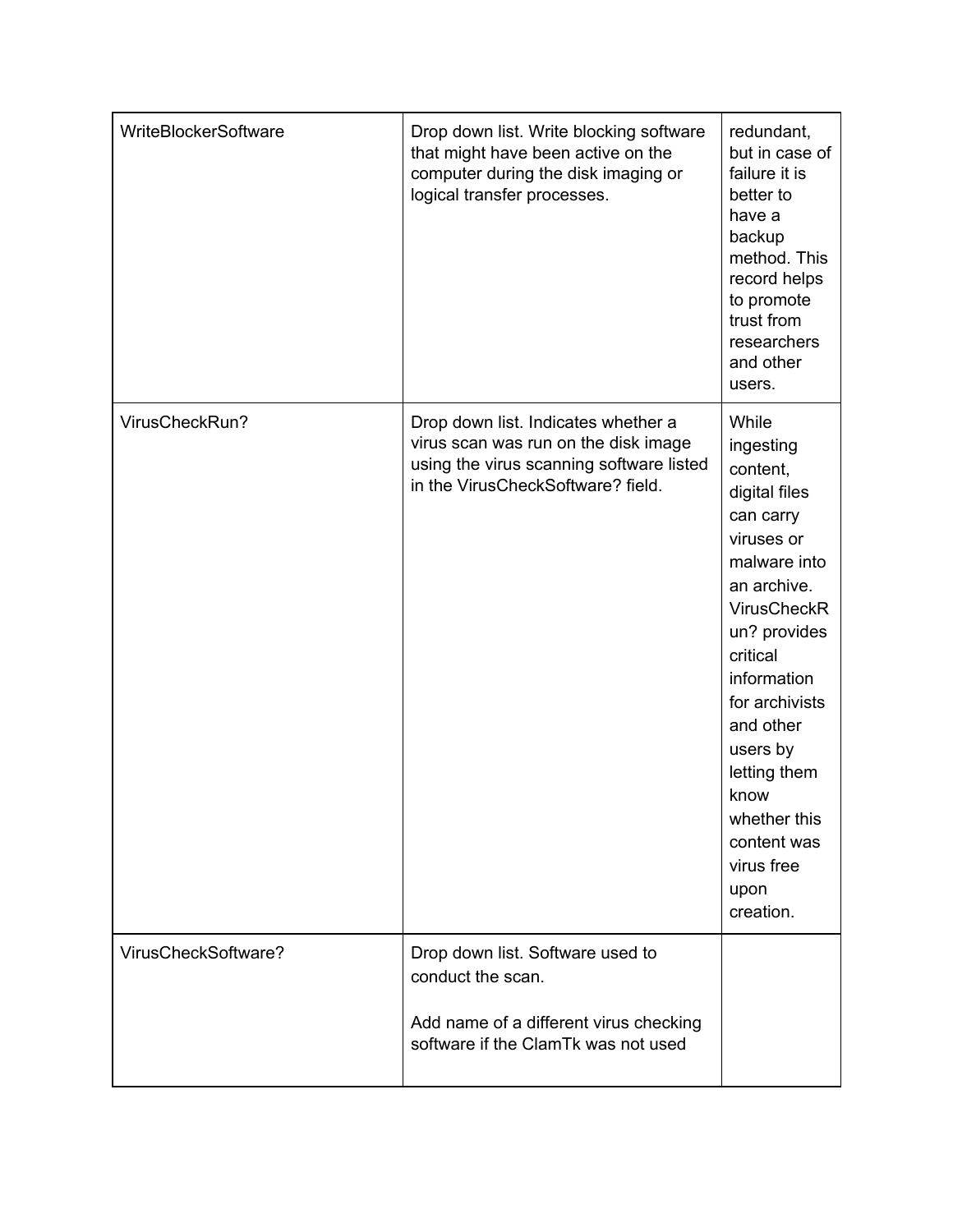| <b>VirusCheckResults</b>      | Drop down list. The outcome of the<br>virus scan.                                                                    |                                                                                                                                                                                                                                                                                                                                                                                                                                                                                                                                       |
|-------------------------------|----------------------------------------------------------------------------------------------------------------------|---------------------------------------------------------------------------------------------------------------------------------------------------------------------------------------------------------------------------------------------------------------------------------------------------------------------------------------------------------------------------------------------------------------------------------------------------------------------------------------------------------------------------------------|
| <b>VirusCheckResultsNotes</b> | Free text field. Information about the<br>virus scan results. Error messages<br>should be included if there are any. | If a file is<br>detected as<br>containing a<br>virus it can<br>be stored<br>separately<br>from the<br>archive in the<br>quarantine,<br>thereby<br>creating no<br>risk of<br>infection; this<br>allows the<br>computer to<br>re-scan for<br>viruses, and<br>attempt to<br>repair the<br>file.<br>Quarantines<br>also allow for<br>virus<br>definitions to<br>catch up to<br>any newer<br>viruses that<br>might be<br>lurking in the<br>file. Talk to<br>Lance about<br>how to<br>handle data<br>that does not<br>pass a virus<br>scan. |
|                               |                                                                                                                      |                                                                                                                                                                                                                                                                                                                                                                                                                                                                                                                                       |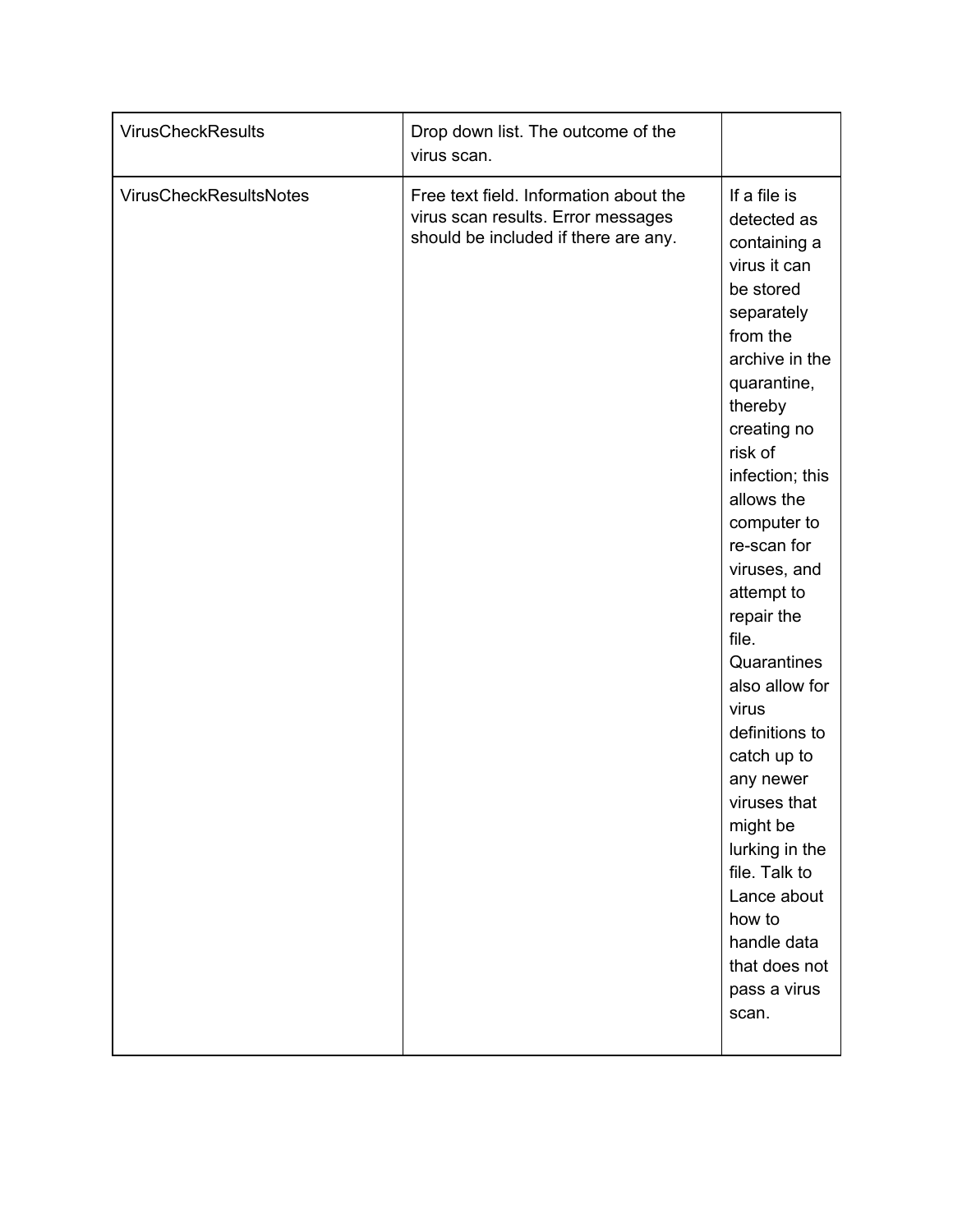| TestMountPerformed?          | Drop down list. Describes whether the<br>creator of the original image attempted<br>to mount the disk image. | <b>This</b><br>information<br>can be<br>important,<br>because a<br>user would<br>not want to<br>mount a disk<br>image that<br>contained<br>malware.<br>Therefore,<br>this becomes<br>an additional<br>reminder. |
|------------------------------|--------------------------------------------------------------------------------------------------------------|-----------------------------------------------------------------------------------------------------------------------------------------------------------------------------------------------------------------|
| <b>TestMountResults</b>      | Drop down list. Describes whether the<br>test mount was successful.                                          | A disk image<br>that does not<br>mount may<br>indicate an<br>error during<br>the imaging<br>process.                                                                                                            |
| <b>BagContent</b>            | Drop down list. Describes born-digital<br>data migration process and format.                                 | <b>BagContent</b><br>and                                                                                                                                                                                        |
| OAISDigitalCurationLifecycle | Drop down list. OAIS package type.                                                                           | OAISDigitalC<br>urationLifecy<br>cle will<br>remain static<br>throughout<br>the<br>born-digital<br>workflow.                                                                                                    |
|                              |                                                                                                              | OAISDigitalC<br>urationLifecy<br>cle should<br>remain SIP<br>(submission<br>information<br>package)                                                                                                             |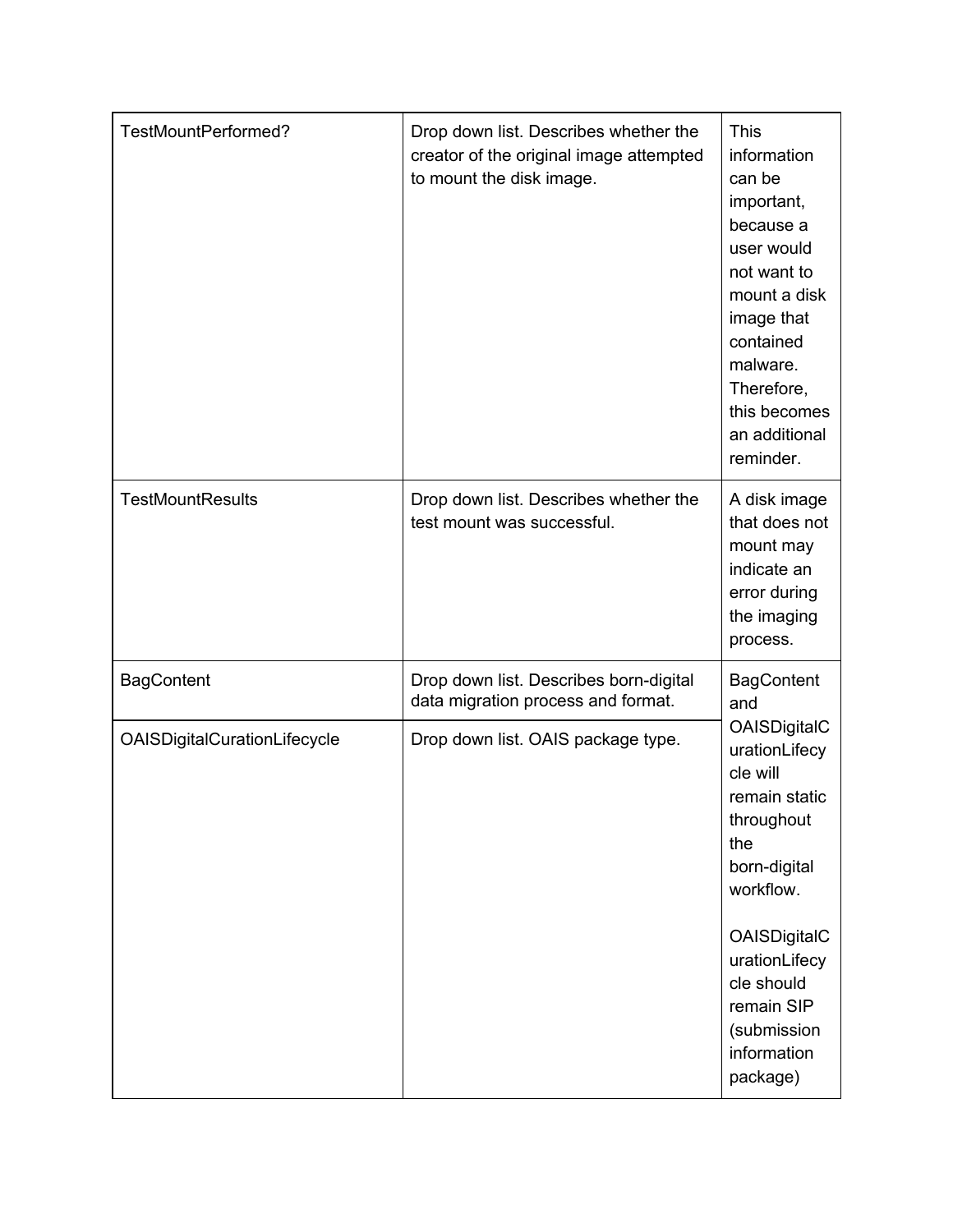|                      |                                                                                                                                                                                                                                         | because the<br>data will be<br>ingested<br>back into a<br>collection<br>with the<br>original<br>medium/carri<br>er. However,<br>if the<br>medium/carri<br>er was<br>destroyed,<br>the disk<br>image may<br>become an<br>AIP (archival<br>information<br>package) or<br><b>DIP</b><br>(disseminatio<br>n information<br>package). |
|----------------------|-----------------------------------------------------------------------------------------------------------------------------------------------------------------------------------------------------------------------------------------|----------------------------------------------------------------------------------------------------------------------------------------------------------------------------------------------------------------------------------------------------------------------------------------------------------------------------------|
| <b>Notes</b>         | Free text field. Anything unusual<br>throughout the imaging process,<br>important information the image creator<br>might want to pass on.<br>The most common note we have used<br>so far is:<br>"It is impossible to run all BitCurator |                                                                                                                                                                                                                                                                                                                                  |
|                      | reports due to the formatting/file system<br>of the floppy disk."                                                                                                                                                                       |                                                                                                                                                                                                                                                                                                                                  |
| ItemInformationNotes | Free text field. This field should capture<br>important information on the media<br>carrier including information on the<br>carrier, carrier's label, and carrier's<br>housing. Scan any accompanying<br>information if necessary.      |                                                                                                                                                                                                                                                                                                                                  |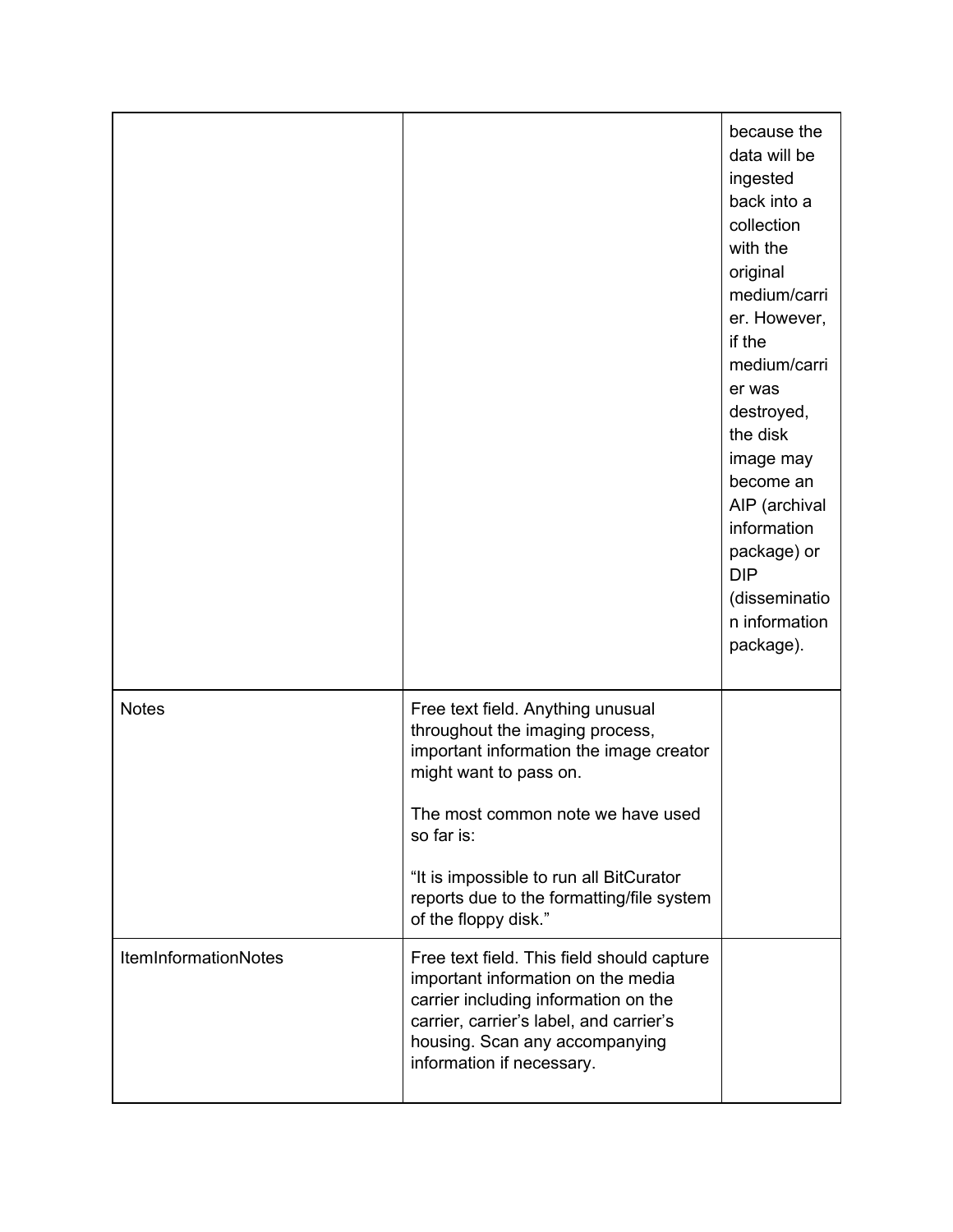|                   | When you transcribe this information,<br>differentiate between where the<br>information is coming from.<br>e.g. Notes: Transcribed information<br>from the HD box: "ARCHIVES<br>UNBOUND", Transcribed information<br>from the label on the HD: "Archives<br>Unbound The American Indian<br>Movement and Native American<br>Radicalism", "256479A", "GALE<br>CENGAGE Learning". Note: The "A" in<br>"256479A" is crossed out or filed in.) |                                                                                                                                                                                                                                                                                                     |
|-------------------|-------------------------------------------------------------------------------------------------------------------------------------------------------------------------------------------------------------------------------------------------------------------------------------------------------------------------------------------------------------------------------------------------------------------------------------------|-----------------------------------------------------------------------------------------------------------------------------------------------------------------------------------------------------------------------------------------------------------------------------------------------------|
| <b>BagCreator</b> | First name and last name of the person<br>who created the bag                                                                                                                                                                                                                                                                                                                                                                             | <b>This</b><br>information<br>should be<br>recorded in<br>case the bag<br>creator is<br>different from<br>the disk<br>image<br>creator. If<br>there are any<br>problems,<br>questions, or<br>missing<br>information,<br>a future user<br>will want to<br>know who to<br>direct their<br>inquiry to. |

## <span id="page-13-0"></span>**Custom Metadata Profile and PREMIS**

Certain data points in our profile were modelled after PREMIS event entities. "The Event entity aggregates information about actions that affect objects in the repository. An accurate and trustworthy record of events is critical for maintaining the digital provenance of an object, which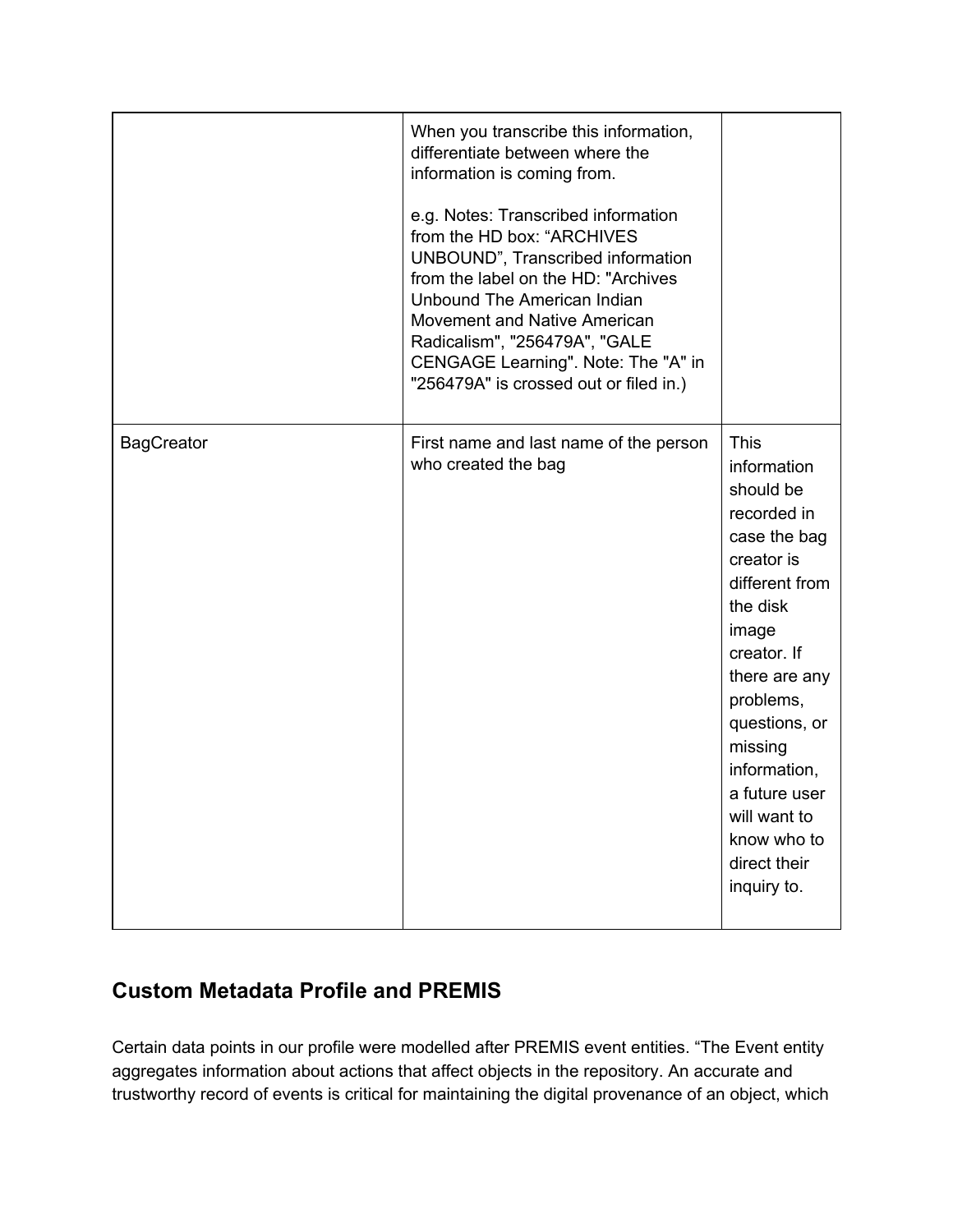in turn is important in demonstrating the authenticity of the object."<sup>2</sup> In PREMIS, this metadata is typically encoded, and can be viewed as XML. Unlike PREMIS, our profile uses PascalCase for its semantic units, whereas the PREMIS XML schema uses camelCase. Additionally, PREMIS utilizes XML schema, which means that each eventType has multiple components. For example, in PREMIS virus check, there are subcomponents nested within the event for the results of the scan, as well as what software was used to complete this service. Due to the nature of our bagger profile, nesting these components was not an option. Therefore, we attempt to keep our 'event' names similar, with its components listed one after another.

Although not required, the "information that can be recorded about events includes: a unique identifier for the event (type and value), the type of event (creation, ingestion, migration, etc.), the date and time the event occurred, a detailed description of the event, a coded outcome of the event, a more detailed description of the outcome, agents involved in the event and their roles, objects involved in the event and their roles."<sup>3</sup> Our three VirusCheck units bare the strongest resemblance to PREMIS eventTypes, specifically in this case the virus check. However, the Fixity check eventType in PREMIS is similar to our two units ImageHash and HashSignatureType; the Quarantine eventType bares resemblance to TestMountPerformed, where a user can select that a test mount was not performed and the digital object was placed in a quarantine due to a failed virus check; other PREMIS units we have imitated are the identifierValue (AccessionNumber/Barcode), and the Ingestion eventType.

## <span id="page-14-0"></span>**Custom Metadata Profile and .info Redundancy**

It is important to note that the custom profile is at times redundant with the .info file. The following profile units are also represented in the .info file: AccessionNumber/Barcode, ImageHash, HashSignatureType, Medium/Carrier. We are aware of this redundancy, but feel that it is necessary to provide all of the relevant metadata in one centralized location.

 $2$  Ibid.

<sup>&</sup>lt;sup>3</sup> Ibid.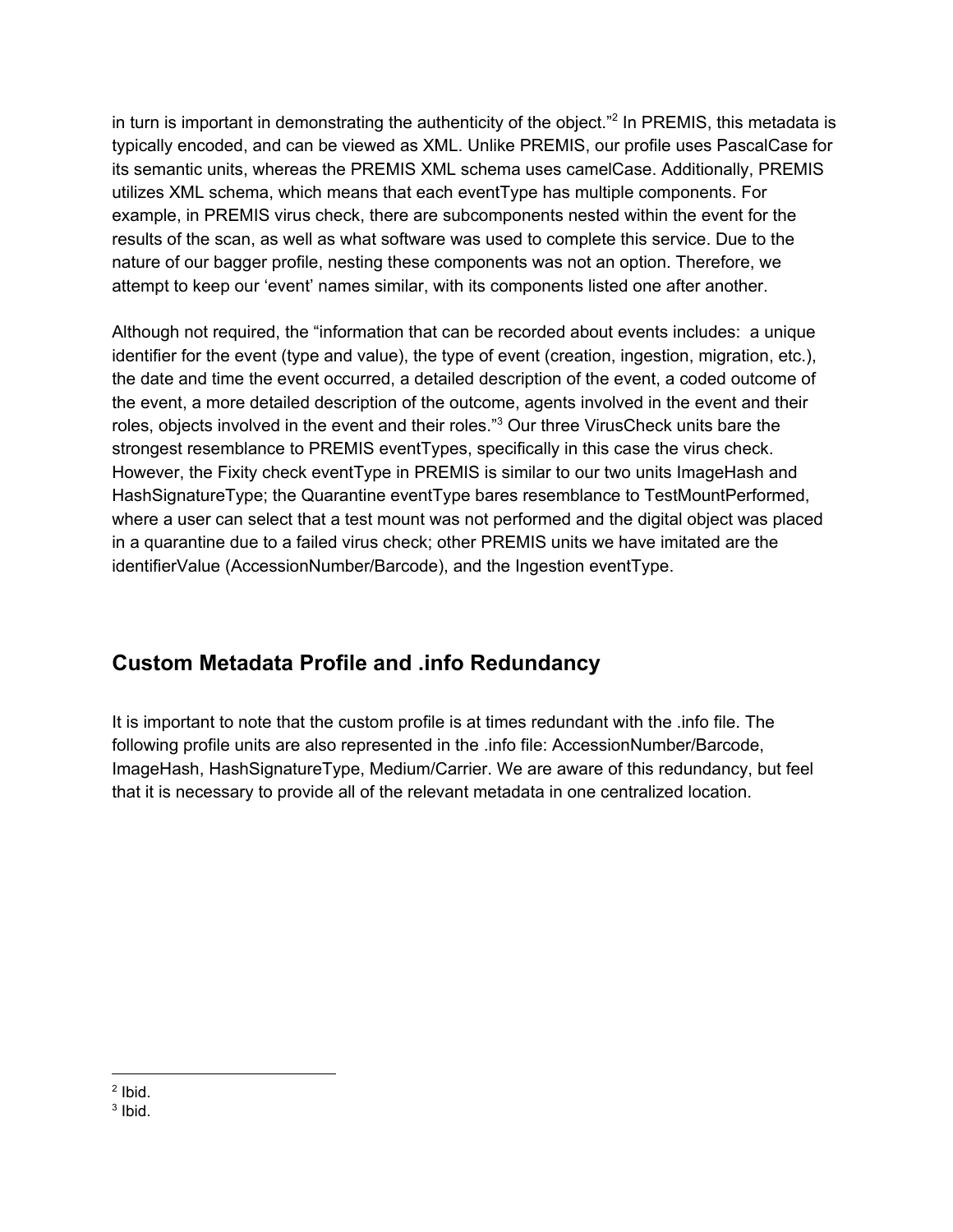## <span id="page-15-0"></span>**Metadata in Data Accessioner**

| <b>Field</b>            | <b>Data</b>                                                     |
|-------------------------|-----------------------------------------------------------------|
| <b>Your Name</b>        | First name and last name of the person<br>migrating the content |
| <b>Accession Number</b> | barcode                                                         |
| <b>Collection Title</b> | Collection ID = "Robert Altman"                                 |

## <span id="page-15-1"></span>**Metadata Crosswalk**

## <span id="page-15-2"></span>**Bagger- Guymager - DataAccessioner- Inventory Spreadsheet**

| <b>Bagger field</b>                   | <b>Guymager</b><br>field            | <b>DataAcc</b><br>essioner<br>field | Inventory<br><b>Spreadshe</b><br>et                                      | <b>Metadata</b><br>source/value                                                                           |
|---------------------------------------|-------------------------------------|-------------------------------------|--------------------------------------------------------------------------|-----------------------------------------------------------------------------------------------------------|
| BarcodeNumber/Identifier              | Image<br>filename/ Info<br>filename | Accessio<br>n Number                | barcode                                                                  | barcode                                                                                                   |
| AccessionNumber/Collection            | Case number                         | Collection<br>Title                 | <b>NA</b>                                                                | Collection $ID =$<br>"Robert Altman"                                                                      |
| <b>BagCreator</b>                     | Examiner                            | Your<br>Name                        | <b>NA</b>                                                                | First name and last<br>name of the person<br>who created the disk<br>image/bag/filling in<br>the metadata |
| Medium/Carrier /<br>Medium/Carrier #2 | Description                         | <b>NA</b>                           | Media<br><b>Type</b>                                                     | Describes the media<br>carrier that data was<br>stored prior to<br>imaging.                               |
| <b>ItemInformationNotes</b>           | <b>Notes</b>                        | <b>NA</b>                           | Title, Notes<br>(including<br>information<br><sub>on</sub><br>boxes/hous | This field should<br>capture important<br>information on the<br>media carrier<br>including information    |